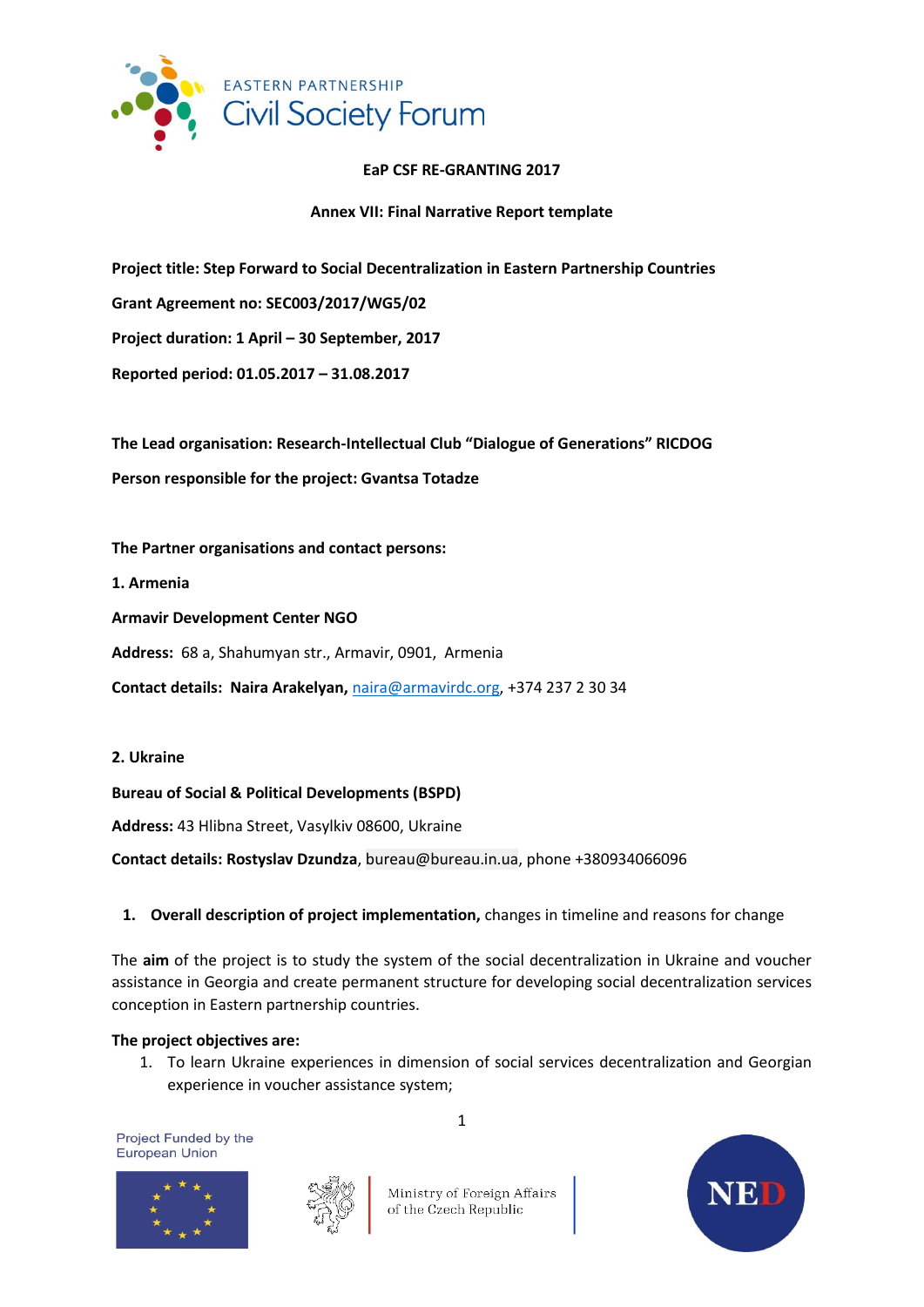

- 2. To create sustainable system of developing and improvement of social dialogue and social services in Eastern Partnership countries through permanent sharing and exchanging experiences and information;
- 3. To strengthen capacities of CSOs working on social services sphere.

# **2. Project Activities and Outputs**

### **Activities carried out to achieve Objective 1:**

#### **Activity 1.1:**

Delegations from Georgia, Armenia and Ukraine have visited Odessa (Ukraine) in 24-27 of May. Main goal of the visit was to share experience of Ukraine in Social services Decentralization issues for Georgian and Armenian partners. Delegations were represented by Research-Intellectual Club "Dialogue of Generations" RICDOG (Georgia), Armavir Development Center ADC (Armenia) and Bureau Social and Political Developments BSPD (Ukraine), representatives Ministry of Social Affairs of Armenia and Parliament of Georgia. During the first month of the project RICDOG, ADC and BSPD formed a group of 3 representatives to visit Ukraine for getting experience in dimension of social services decentralization. The representatives from Georgia (Gvantsa Totadze – Secretary General of RICDOG, Nugzar Kokhreidze - Expert of Social Dialogue and Tornike Chivadze – expert at Parliament of Georgia, regarding social policy); Armenia (Naira Arakelyan - the Executive Director of Armavir Development Center NGO, Sofi Bostanchyan - Leading Specialist of the Department of Women, Family and Children Issues, Ministry of Social and Labour Affairs and Sofi Khachatryan - Assistant to the Deputy Minister of Social and Labour Affairs; Ukraine (Rostyslav Dzundza – Chairmand of BSPD; Leonid Ilchuk - Director The Scientific Research Institute of Labour and Employment of the Population of the Ministry of Social Policy of Ukraine and National Academy of Sciences of Ukraine; Olga Tsviliy - expert of Board Bureau of Social & Political Developments).

Delegation of countries took [art in seminar, which was organized by UNISEF Ukraine concerning topic of "Forming of Integrated System of Social services in frame of Decentralisation: Modern Practice and Perspectives", where participants talked about process of decentralization of Self-Government of Ukraine and first results which integrated system of Social Services got after decentralization.

During the visit delegation also visited to Department of Social Policy and had meeting with representatives of Odessa Center, where they got know about System of Social services provision. Head of Center made presentation of the structure and services which Center is provide and how the case workers operate. Also delegation visited to Caritas Odessa and got many information of different social programs organised by Caritas and shared their information about different possibilities in the line of social services provision.

In the end of visit representatives of Georgia, Ukraine and Armenia has signed memorandum of partnership with International Association "Eurostrategy" for future cooperation in frame of Platform of Social Services Decentralisation.

During visit in Kiev delegation has visited to Kiev Municipal Children Rehabilitation Center.

Video of visit to Ukraine: [https://www.youtube.com/watch?v=kAuoNz9qX\\_k&feature=youtu.be](https://www.youtube.com/watch?v=kAuoNz9qX_k&feature=youtu.be)

Project Funded by the **European Union** 





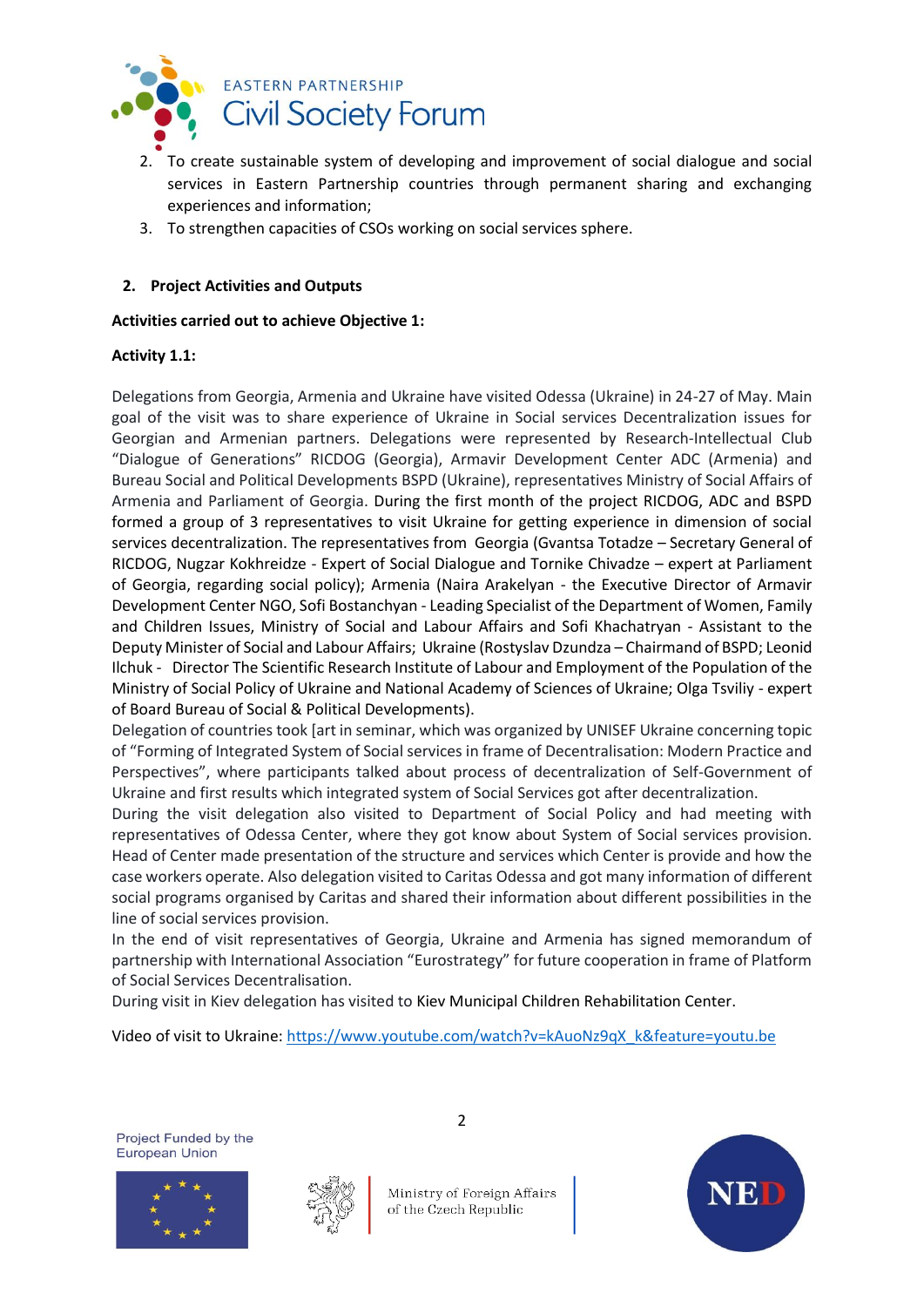

After studying Ukrainian experiences, in the 3rd month of the project, delegation from Armenia (Ashot Margaryan - Deputy Minister of Social Affairs; Anahit Melkumyan - Senior Specialist at the Ministry of Social Affairs; Naira Arakelyan - Executive Director of Armavir Development Center; Nune Pepanyan - Project Manager at Full Life NGO, Arman Azizyan - Project Manager and Developer at Armavir Development Center); Ukraine (Rostyslav Dzundza – Chairmand of BSPD; Leonid Ilchuk - Director The Scientific Research Institute of Labour and Employment of the Population of the Ministry of Social Policy of Ukraine and National Academy of Sciences of Ukraine; Olga Tsviliy - expert of Board Bureau of Social & Political Developments); Georgia (Gvantsa Totadze – Secretary General of RICDOG, Nugzar Kokhreidze - Expert of Social Dialogue and Tornike Chivadze – expert at Parliament of Georgia, regarding social policy; Bakar Berekashvili – desk survey author which was done in frame of the project "Advanced Reforms, Advanced Civil Society").

Delegations from Armenia and Ukraine visited different CSOs and government agencies on 11-14 of July, to learn Georgian existing experiences in social services sphere and with a particular focus on voucher assistance system. They met with organizations in Tbilisi (capital) and in Kutaisi (as a regional example). They studied Georgian experience, social issues law, vision of the future of government and recommendation of CSOs regarding social services decentralization.

All these visits gave an opportunities of project team to form clear vision about existing situation and future action plans to develop social decentralization policy in Eastern Partnership Countries.

Delegation has visited to Ministry of Labour, Health and Social Affairs of the Georgia. Representatives of Armenia and Ukraine, together with Deputy Minister of Social Affairs of Armenia Mr. Ashot Margaryan has met with Deputy Minister of Labour, Health and Social Affair of Georgia Mr. Zaza Sopromadze and Head of the Social Protection Mrs. Nutsi Odisharia. Also, they have met with Georgian parliamentarians Mr. Gia Zhorzholiani (Leader of Fiction Social-Democrats) and Beka Natsvlishvili (Deputy of Chairman of Euro integration). Delegation visited NGO ANIKA Daily Center and got information of center working concerning Children with special needs. Director of the Center Mrs. Maka Chankvetadze has told to guest about Center activities and working approach.

In Kutaisi (Administration Center of largest region of Georgia, Imereti) delegations has visited NGO "Bridge for Social Inclusion" Office and held meeting at Kutaisi City Hall. Vice-governor Paata Nadiradze, Mayor of Kutaisi Shota Murghulia, Heads of Regional and local Social Affairs body took part in meeting. Heads of Social Affairs Departments has shared their social programs with guests. As a follow up for these activities, Naira Arakelyan, the executive director of ADC, shared project goal and results in the [5th Working Group of the Eastern Partnership Civil Society Forum in Brussels](http://infotun.armavirdc.org/929.html) held on July 10, 2017 and i[n Eastern Partnership Civil Society Forum's Armenian National Platform](http://infotun.armavirdc.org/908.html) held on July 15, 2017. Besides these, Armavir Development Center NGO organized a [public discussion](http://infotun.armavirdc.org/926.html) on the social sector reforms in Armenia on July 31, 2017. The discussion was led by Naira Arakelyan.

# **Activities carried out to achieve Objective 2:**

Partners organised 2 skype conferences participated to contribute to the creation of a common statement about Social Services Decentralization Platform of Eastern Partnership Countries and sent

Project Funded by the **European Union** 





Ministry of Foreign Affairs of the Czech Republic

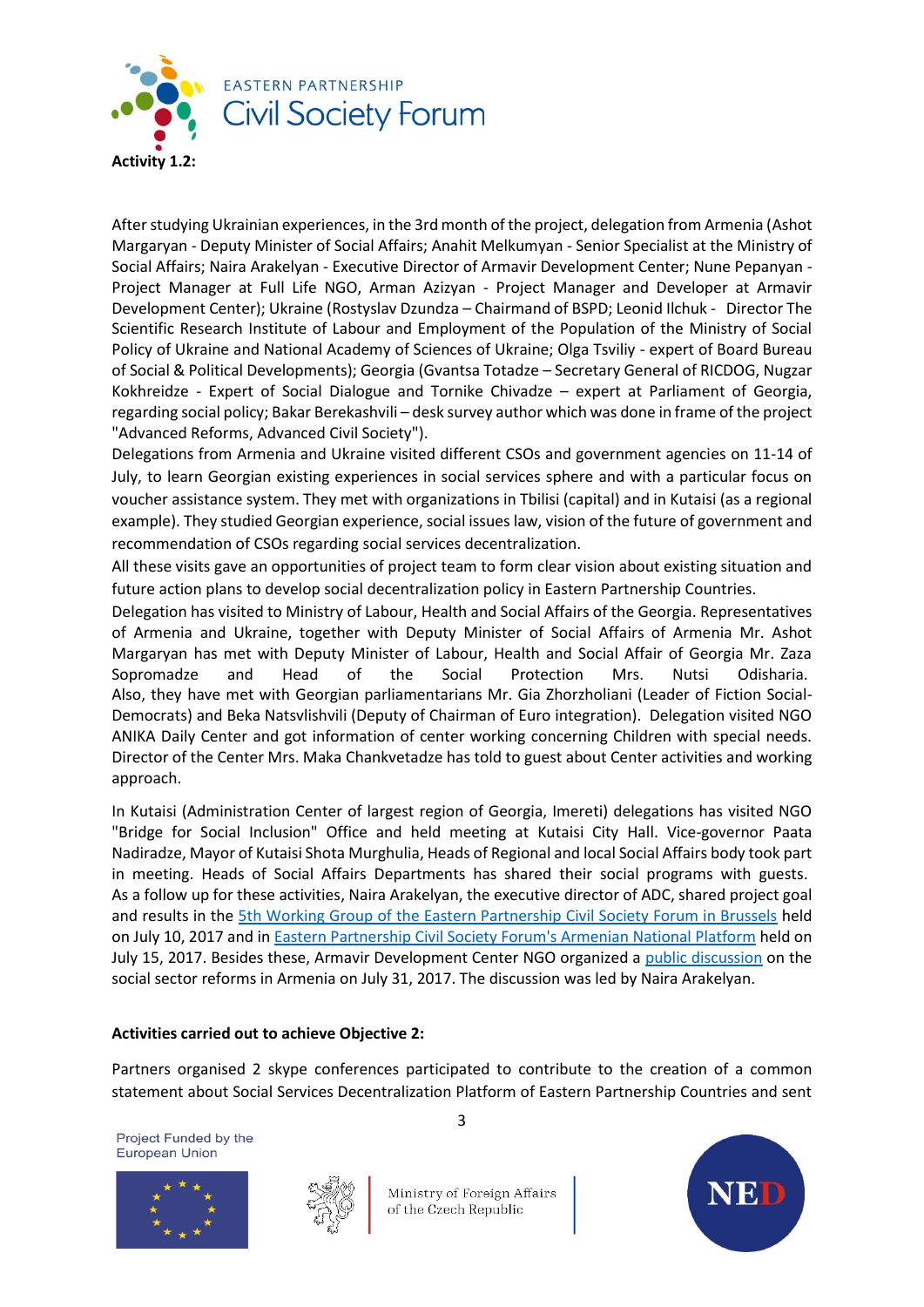

it to members of Eastern Partnership Forum and other interested organizations to invite them to join in Platforms. Social Services Decentralization Platform of Eastern Partnership Countries created a sustainable instrument to engage CSOs to develop social dialogue, positive experiences on social services decentralization issues and have possibility to do common projects, which strengthens the process of lobbying and advocacy of social services decentralization policy.

**Activity 2.2** Established and presented of Social Services Decentralization Platform of Eastern Partnership in Georgia memorandum.

**Concept Draft prepared by** Leonid Ilchuk - Director the Scientific Research Institute of Labour and Employment of the Population of the Ministry of Social Policy of Ukraine and National Academy of Sciences of Ukraine. After skype conference discussion among partner organizations official Statement was confirmed and was published in several networks for inviting interested organization to join on English and Russian Languages:

[https://dialogueofgenerations.wordpress.com/2017/09/26/call-for-joining-to-platform-of-the](https://dialogueofgenerations.wordpress.com/2017/09/26/call-for-joining-to-platform-of-the-decentralization-of-social-services-in-eastern-partnership-countries/)[decentralization-of-social-services-in-eastern-partnership-countries/](https://dialogueofgenerations.wordpress.com/2017/09/26/call-for-joining-to-platform-of-the-decentralization-of-social-services-in-eastern-partnership-countries/)

<https://www.ricdog.org/>

Two organizations, except project partner organizations, expressed their wish to join to Platform:

Founders of Platform:

- Research-Intellectual Club "Dialogue of Generations" RICDOG (Georgia)
- Armavir Development Center NGO (Armenia)
- Bureau of Social & Political Developments (BSPD) (Ukraine)

Organizations is willing to join at this moment:

- Centre of Regional Development (Ukraine);
- "Democracy in Action" (Georgia).

Process of entering still continuing and according to the Preliminary Action Plan (which Final version will agreed when process of joining will be completed) Platform will focus it works on working on Social Policy and raise knowledge among Political Parties to create clear vision for tackling Social challenges of population.

Official presentation of Platform took part in Kutaisi, where were invited members of National Platforms, representatives of CSOs, government, experts and media. During presentation audience got detail information about Platform, it works, concept, future plans and visions.

Information about Conference was published in local media:

https://www.facebook.com/ricdog.org/videos/1621932187871038/? xt =33.%7B%22logging dat [a%22%3A%7B%22page\\_id%22%3A133754236688848%2C%22event\\_type%22%3A%22clicked\\_all\\_pa](https://www.facebook.com/ricdog.org/videos/1621932187871038/?__xt__=33.%7B%22logging_data%22%3A%7B%22page_id%22%3A133754236688848%2C%22event_type%22%3A%22clicked_all_page_posts%22%2C%22impression_info%22%3A%22eyJmIjp7InBhZ2VfaWQiOiIxMzM3NTQyMzY2ODg4NDgiLCJpdGVtX2NvdW50IjoiMCJ9fQ%22%2C%22surface%22%3A%22www_pages_home%22%2C%22interacted_story_type%22%3A%22565413710334575%22%2C%22session_id%22%3A%220e6934d32cb7ae7370c16cf1f8260282%22%7D%7D) [ge\\_posts%22%2C%22impression\\_info%22%3A%22eyJmIjp7InBhZ2VfaWQiOiIxMzM3NTQyMzY2ODg](https://www.facebook.com/ricdog.org/videos/1621932187871038/?__xt__=33.%7B%22logging_data%22%3A%7B%22page_id%22%3A133754236688848%2C%22event_type%22%3A%22clicked_all_page_posts%22%2C%22impression_info%22%3A%22eyJmIjp7InBhZ2VfaWQiOiIxMzM3NTQyMzY2ODg4NDgiLCJpdGVtX2NvdW50IjoiMCJ9fQ%22%2C%22surface%22%3A%22www_pages_home%22%2C%22interacted_story_type%22%3A%22565413710334575%22%2C%22session_id%22%3A%220e6934d32cb7ae7370c16cf1f8260282%22%7D%7D)

Project Funded by the **European Union** 





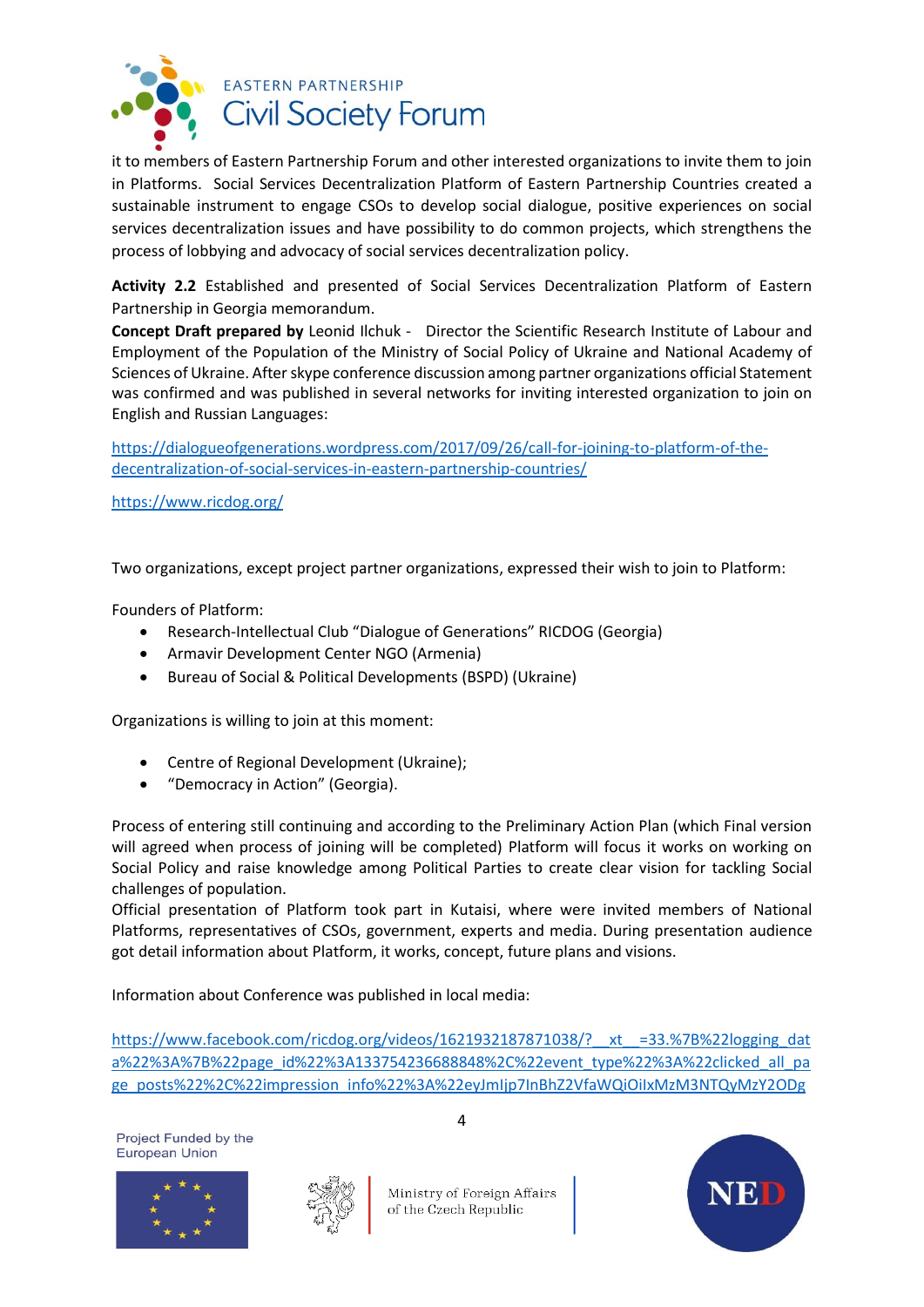

[4NDgiLCJpdGVtX2NvdW50IjoiMCJ9fQ%22%2C%22surface%22%3A%22www\\_pages\\_home%22%2C%](https://www.facebook.com/ricdog.org/videos/1621932187871038/?__xt__=33.%7B%22logging_data%22%3A%7B%22page_id%22%3A133754236688848%2C%22event_type%22%3A%22clicked_all_page_posts%22%2C%22impression_info%22%3A%22eyJmIjp7InBhZ2VfaWQiOiIxMzM3NTQyMzY2ODg4NDgiLCJpdGVtX2NvdW50IjoiMCJ9fQ%22%2C%22surface%22%3A%22www_pages_home%22%2C%22interacted_story_type%22%3A%22565413710334575%22%2C%22session_id%22%3A%220e6934d32cb7ae7370c16cf1f8260282%22%7D%7D) [22interacted\\_story\\_type%22%3A%22565413710334575%22%2C%22session\\_id%22%3A%220e6934](https://www.facebook.com/ricdog.org/videos/1621932187871038/?__xt__=33.%7B%22logging_data%22%3A%7B%22page_id%22%3A133754236688848%2C%22event_type%22%3A%22clicked_all_page_posts%22%2C%22impression_info%22%3A%22eyJmIjp7InBhZ2VfaWQiOiIxMzM3NTQyMzY2ODg4NDgiLCJpdGVtX2NvdW50IjoiMCJ9fQ%22%2C%22surface%22%3A%22www_pages_home%22%2C%22interacted_story_type%22%3A%22565413710334575%22%2C%22session_id%22%3A%220e6934d32cb7ae7370c16cf1f8260282%22%7D%7D) [d32cb7ae7370c16cf1f8260282%22%7D%7D](https://www.facebook.com/ricdog.org/videos/1621932187871038/?__xt__=33.%7B%22logging_data%22%3A%7B%22page_id%22%3A133754236688848%2C%22event_type%22%3A%22clicked_all_page_posts%22%2C%22impression_info%22%3A%22eyJmIjp7InBhZ2VfaWQiOiIxMzM3NTQyMzY2ODg4NDgiLCJpdGVtX2NvdW50IjoiMCJ9fQ%22%2C%22surface%22%3A%22www_pages_home%22%2C%22interacted_story_type%22%3A%22565413710334575%22%2C%22session_id%22%3A%220e6934d32cb7ae7370c16cf1f8260282%22%7D%7D)

<https://www.youtube.com/watch?v=OTFx6ZGDDW8&feature=youtu.be>

### **Activities carried out to achieve Objective 3:**

# **Activity 3.1**

In August was organised two days seminar in Ukraine, Armenia and Georgia for representatives of NGOs, Government and Social Services workers. During seminars project team shared result of study visits, information about Platform, future visions and plans and activity which Eastern Partnership Civil Society National Platform, especial WG5 does. Also, project team shared result of surveys which has done during project "Advanced Reforms, Advanced Civil Society".

**RICDOG, Georgia.** 27-28 of August RICDOG organised two days seminars. During the Seminars project team shared result of study visits in Ukraine, information about Platform, it future visions and plans and activity which Eastern Partnership Civil Society National Platform, especial WG5 does. Also, project team shared result of survey which has done during project "Advanced Reforms, Advanced Civil Society". Main important part of the seminar also was discussion about Social Policy, which extremely important pre-election period. Election observer organizations shared their information that most of the population raise social issues. Agreed to work closely with political parties to put clear social policy in their Election Program. Representatives of Social Dimensions of City Hall shared their conditions of work and expressed their readiness to be involved in the process.

# [https://www.facebook.com/pg/ricdog.org/photos/?tab=album&album\\_id=1639541162776807](https://www.facebook.com/pg/ricdog.org/photos/?tab=album&album_id=1639541162776807)

**BSPD, Ukraine.** BSPD held two days seminars for representatives of different NGOs and Social sphere workers. Project team shared information about project, willingness to invite organizations to join to Conception of the Platform of Social Services Decentralization in Eastern Partnership Countries. Second day of seminar project team held discussion about how to work social services decentralization in Ukraine regions and what are perspectives and challenges.

**ADC, Armenia.** On September 29-30, we have organised a two-day seminar was held on the investment of social services delegation system in the frames of the ''Step Forward to Social Services Decentralization in EaP Countries'' project. On the first day of seminar major organizations working in the field of social policy had opportunity to discuss new initiated reforms with the representatives of the ministry of social affair at the Congress Hotel, Yerevan, Armenia. The discussion was held about the process of reviewing and regulating the procedure of providing state support to legal entities for the purpose of social service provision. Deputy Minister of Labour and Social Affairs Sona Harutyunyan presented the state certification procedure of the organizations providing social services. Deputy Head of Staff of Ministry of Labour and Social Affairs Vahram Ter-Balyan spoke about the competition order

Project Funded by the **European Union** 





Ministry of Foreign Affairs of the Czech Republic

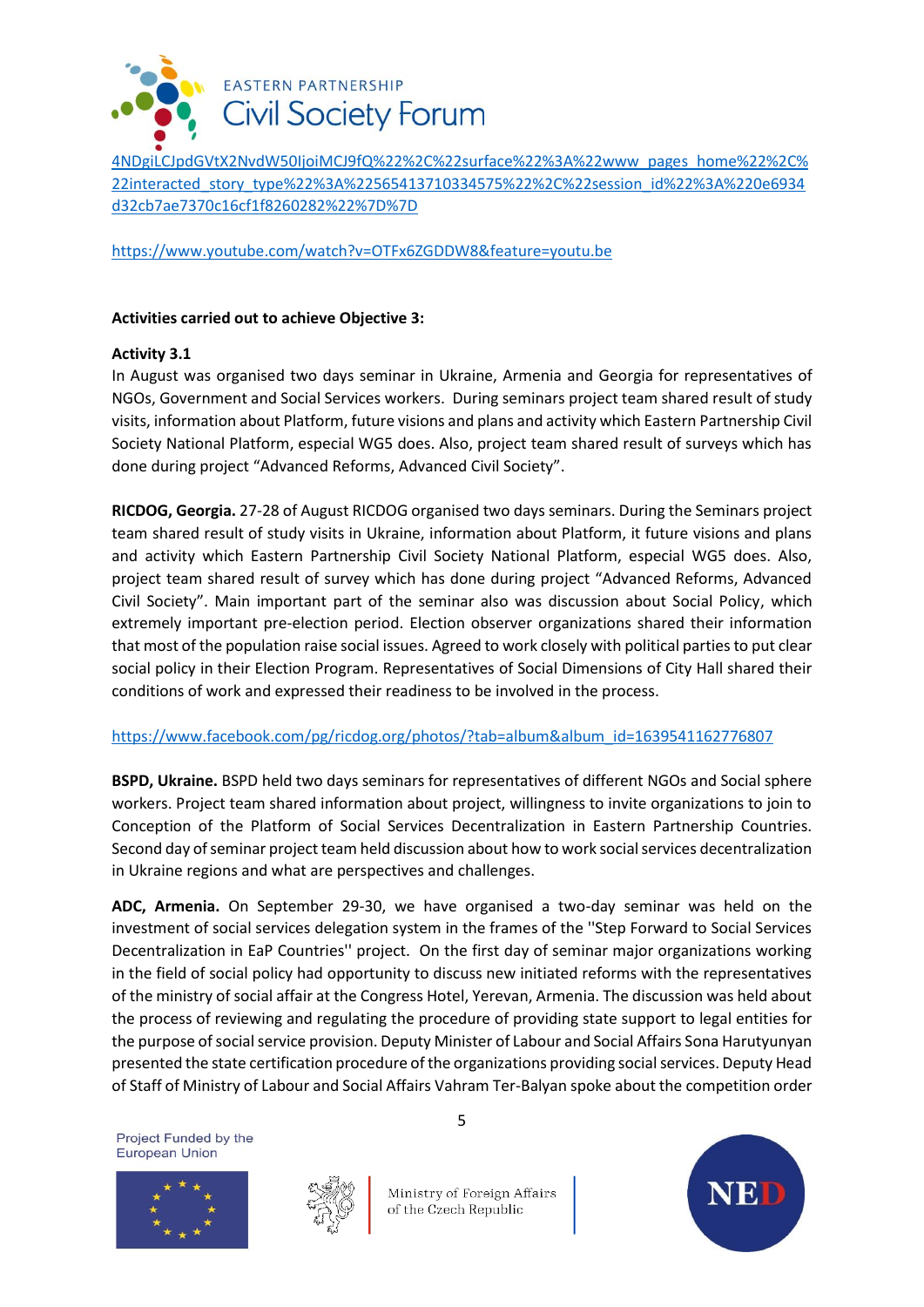

of service provision. After hearing questions and answering them, a discussion was held about social service provision order /children, people with disabilities, elderly people/ between sectorial departments of the Ministry of Labour and Social Affairs and present NGOs. Grigori Grigoryants spoke about the minimum quality standards of social services provision/Competition order project. The last topic referred to the financial mechanisms of social service provision. On the September 30, the seminar was continued in Armavir Development Center NGO for the local organizations working in social services field in order to strengthen capacities of CSOs. The discussion points, information and presentations from the first day was passed to the local organizations.

As a result of the seminar it was decided, that ADC NGO will collect the suggestions of the NGOs about the competition order project and will transfer it to the Ministry of Labour and Social Affairs in order to prepare corresponding opinions. Afterwards a seminar will be organized to discuss the mentioned suggestions and the Ministry's responses.

**Photos attached.** 

#### **Activity 3.2**

During project has organized Media campaign. Project team has created special page in social network:

<https://www.facebook.com/groups/402003736865789/>

Also, delegations participated in TV programs to promote necessity of social dialog and social services decentralization:

<https://www.facebook.com/297797240344463/videos/554062728051245/>

In frame of the project was published several articles about social decentralization advantages through website of organization and special Blogs:

<https://www.ricdog.org/sfssdineap>

[http://www.kutaisipost.ge/akhali-ambebi/article/7984-socialuri-servisebis-decentralizacia](http://www.kutaisipost.ge/akhali-ambebi/article/7984-socialuri-servisebis-decentralizacia-thaobatha-dialogis-erthoblivi-proeqti)[thaobatha-dialogis-erthoblivi-proeqti](http://www.kutaisipost.ge/akhali-ambebi/article/7984-socialuri-servisebis-decentralizacia-thaobatha-dialogis-erthoblivi-proeqti) [http://esod.org/ru/about-us/novosti-assotsiatsii/207-mezhdunarodnoe-partnjorstvo-evrostrategii-](http://esod.org/ru/about-us/novosti-assotsiatsii/207-mezhdunarodnoe-partnjorstvo-evrostrategii-rasshiryaetsya-ukraina-armeniya-gruziya)

[rasshiryaetsya-ukraina-armeniya-gruziya](http://esod.org/ru/about-us/novosti-assotsiatsii/207-mezhdunarodnoe-partnjorstvo-evrostrategii-rasshiryaetsya-ukraina-armeniya-gruziya)

[http://reporter.od.ua/v-odesse-obsudili-voprosyi-predostavleniya-sotsialnyih-uslug-v-usloviyah](http://reporter.od.ua/v-odesse-obsudili-voprosyi-predostavleniya-sotsialnyih-uslug-v-usloviyah-detsentralizatsii/)[detsentralizatsii/](http://reporter.od.ua/v-odesse-obsudili-voprosyi-predostavleniya-sotsialnyih-uslug-v-usloviyah-detsentralizatsii/)

[http://eap-csf.org.ua/krok-vpered-do-detsentralizatsiyi-sotsialnih-servisiv-v-krayinah-shidnogo](http://eap-csf.org.ua/krok-vpered-do-detsentralizatsiyi-sotsialnih-servisiv-v-krayinah-shidnogo-partnerstva/)[partnerstva/](http://eap-csf.org.ua/krok-vpered-do-detsentralizatsiyi-sotsialnih-servisiv-v-krayinah-shidnogo-partnerstva/)

<http://infotun.armavirdc.org/889.html>

[http://eap-csf.eu/wp-content/uploads/Step-Forward-to-Social-Services-Decentralization-in-EaP-](http://eap-csf.eu/wp-content/uploads/Step-Forward-to-Social-Services-Decentralization-in-EaP-Countries.pdf)[Countries.pdf](http://eap-csf.eu/wp-content/uploads/Step-Forward-to-Social-Services-Decentralization-in-EaP-Countries.pdf)







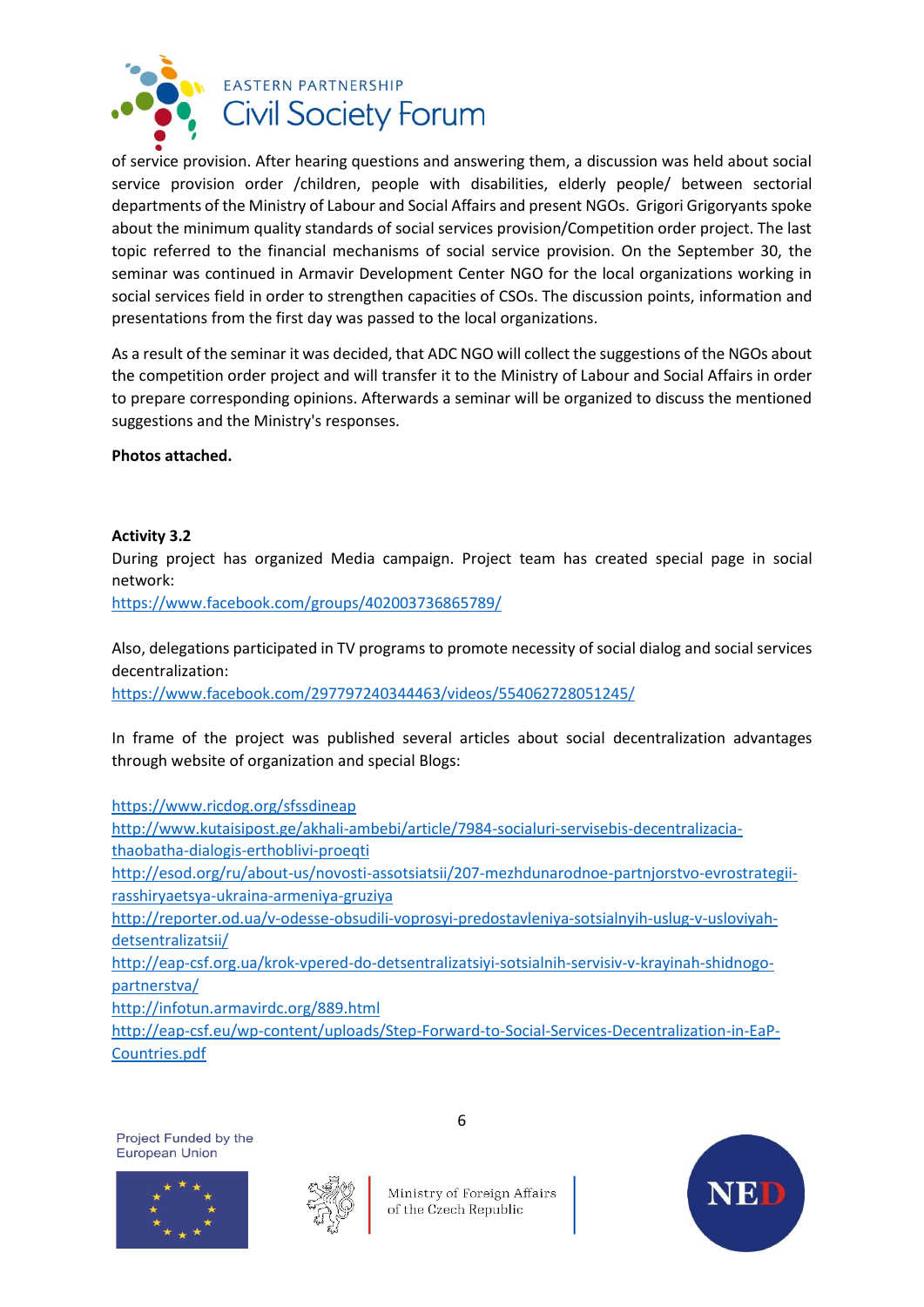

**Presentation of the Concept** of the Platform of the Civil Society of the Decentralization of Social Services in the Eastern Partnership Countries were broadcasted by several media:

[https://www.facebook.com/ricdog.org/videos/1621932187871038/?\\_\\_xt\\_\\_=33.%7B%22logging\\_dat](https://www.facebook.com/ricdog.org/videos/1621932187871038/?__xt__=33.%7B%22logging_data%22%3A%7B%22page_id%22%3A133754236688848%2C%22event_type%22%3A%22clicked_all_page_posts%22%2C%22impression_info%22%3A%22eyJmIjp7InBhZ2VfaWQiOiIxMzM3NTQyMzY2ODg4NDgiLCJpdGVtX2NvdW50IjoiMCJ9fQ%22%2C%22surface%22%3A%22www_pages_home%22%2C%22interacted_story_type%22%3A%22565413710334575%22%2C%22session_id%22%3A%220e6934d32cb7ae7370c16cf1f8260282%22%7D%7D) [a%22%3A%7B%22page\\_id%22%3A133754236688848%2C%22event\\_type%22%3A%22clicked\\_all\\_pa](https://www.facebook.com/ricdog.org/videos/1621932187871038/?__xt__=33.%7B%22logging_data%22%3A%7B%22page_id%22%3A133754236688848%2C%22event_type%22%3A%22clicked_all_page_posts%22%2C%22impression_info%22%3A%22eyJmIjp7InBhZ2VfaWQiOiIxMzM3NTQyMzY2ODg4NDgiLCJpdGVtX2NvdW50IjoiMCJ9fQ%22%2C%22surface%22%3A%22www_pages_home%22%2C%22interacted_story_type%22%3A%22565413710334575%22%2C%22session_id%22%3A%220e6934d32cb7ae7370c16cf1f8260282%22%7D%7D) [ge\\_posts%22%2C%22impression\\_info%22%3A%22eyJmIjp7InBhZ2VfaWQiOiIxMzM3NTQyMzY2ODg](https://www.facebook.com/ricdog.org/videos/1621932187871038/?__xt__=33.%7B%22logging_data%22%3A%7B%22page_id%22%3A133754236688848%2C%22event_type%22%3A%22clicked_all_page_posts%22%2C%22impression_info%22%3A%22eyJmIjp7InBhZ2VfaWQiOiIxMzM3NTQyMzY2ODg4NDgiLCJpdGVtX2NvdW50IjoiMCJ9fQ%22%2C%22surface%22%3A%22www_pages_home%22%2C%22interacted_story_type%22%3A%22565413710334575%22%2C%22session_id%22%3A%220e6934d32cb7ae7370c16cf1f8260282%22%7D%7D) [4NDgiLCJpdGVtX2NvdW50IjoiMCJ9fQ%22%2C%22surface%22%3A%22www\\_pages\\_home%22%2C%](https://www.facebook.com/ricdog.org/videos/1621932187871038/?__xt__=33.%7B%22logging_data%22%3A%7B%22page_id%22%3A133754236688848%2C%22event_type%22%3A%22clicked_all_page_posts%22%2C%22impression_info%22%3A%22eyJmIjp7InBhZ2VfaWQiOiIxMzM3NTQyMzY2ODg4NDgiLCJpdGVtX2NvdW50IjoiMCJ9fQ%22%2C%22surface%22%3A%22www_pages_home%22%2C%22interacted_story_type%22%3A%22565413710334575%22%2C%22session_id%22%3A%220e6934d32cb7ae7370c16cf1f8260282%22%7D%7D) [22interacted\\_story\\_type%22%3A%22565413710334575%22%2C%22session\\_id%22%3A%220e6934](https://www.facebook.com/ricdog.org/videos/1621932187871038/?__xt__=33.%7B%22logging_data%22%3A%7B%22page_id%22%3A133754236688848%2C%22event_type%22%3A%22clicked_all_page_posts%22%2C%22impression_info%22%3A%22eyJmIjp7InBhZ2VfaWQiOiIxMzM3NTQyMzY2ODg4NDgiLCJpdGVtX2NvdW50IjoiMCJ9fQ%22%2C%22surface%22%3A%22www_pages_home%22%2C%22interacted_story_type%22%3A%22565413710334575%22%2C%22session_id%22%3A%220e6934d32cb7ae7370c16cf1f8260282%22%7D%7D) [d32cb7ae7370c16cf1f8260282%22%7D%7D](https://www.facebook.com/ricdog.org/videos/1621932187871038/?__xt__=33.%7B%22logging_data%22%3A%7B%22page_id%22%3A133754236688848%2C%22event_type%22%3A%22clicked_all_page_posts%22%2C%22impression_info%22%3A%22eyJmIjp7InBhZ2VfaWQiOiIxMzM3NTQyMzY2ODg4NDgiLCJpdGVtX2NvdW50IjoiMCJ9fQ%22%2C%22surface%22%3A%22www_pages_home%22%2C%22interacted_story_type%22%3A%22565413710334575%22%2C%22session_id%22%3A%220e6934d32cb7ae7370c16cf1f8260282%22%7D%7D)

<https://www.youtube.com/watch?v=OTFx6ZGDDW8&feature=youtu.be>

# **3. Project Impact and evaluation**

Please describe achieved project outputs

- The experience and innovative solutions of social service providers in Georgia and Ukraine were used by ADC for the benefit of our social centre both methodologically and construction.
- Georgia used Ukrainian Experience for promoting Social Decentralization Advantages in National and Local levels during the meeting with Ministry and Self-Government representatives.
- Ukraine shared experience getting during the Georgia to increase of options to improve of social services policy.
- Deputy Minister from Armenian Ministry of Social Affair was involved in high ranking meetings in Georgia to highlight the importance of decentralisation of social services and prioritization of voucher assistance.
- Reform on decentralisation of social services through delegation and open competitions for subsidises and grants to NGO was implemented by Armenian Government and Ministry of Social and Labour Affairs
- ADC won a project in the frames of STRONG Civil Society Organisations for Stronger Armenia Small Grants Scheme for Armenian Civil Society Organisations to organize national joint advocacy and participatory reform making on the delegation/ decentralisation of social services, at the same time enlarging its scope of social service provision by adding vocational education for vulnerable young people.
- Project and High level delegation visit raised discussion in Georgia Society concerning of meaning of Social Services Decentralization and NGOs and other actors agreed to work precisely in this direction. Also agreed that Social Policy have to be supported.
- Deputy Minister of Labour, Health and Social Affair of Georgia has expressed his support of Platform of Social services decentralization and willingness to continue work on this issue.
- During the meeting Georgian parliamentarians expressed their strong support regarding development social discussion in Georgia and support same in eastern partnership Countries through their Inter parliament Networks of Eastern Partnership Countries.
- Using the knowledge from the study visits, ADC has won and currently implements a project

Project Funded by the **European Union** 





Ministry of Foreign Affairs of the Czech Republic

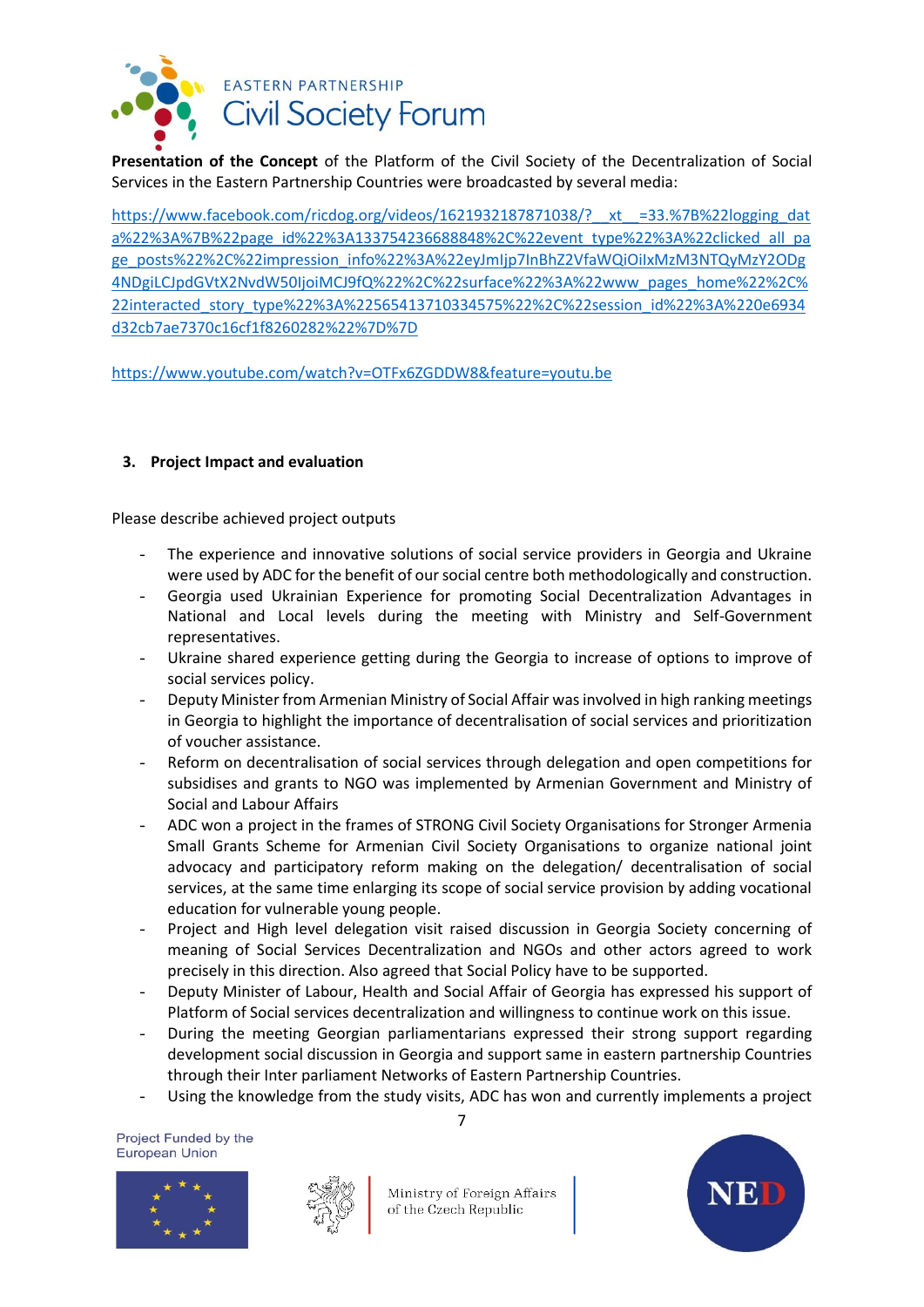

for case managers of complex social services territorial centres and Board of Trustees.

For this reporting period of time, this project has impacted on achieving interest from the Government and Ministries in favour of creating a permanent structure for developing social decentralization services conception in Eastern partnership countries. In this reported period, it was able to make a clear vision on Ukraine experiences in dimension of social services decentralization and Georgian experience in voucher assistance system. After brief sharing of initial results of the project Ministries of Labour and Social Affairs and local authorities expressed their commitment to support changes in law.

As for the advocacy plan, it includes cooperation with the state representatives by sending them letters and getting their willingness and readiness to support of the project. Moreover, making userfriendly reports on current situation and upcoming changes available to general public and media outlet, will contribute to wider awareness raising and demand with regard to the reform.

Establishing of Platform of the Civil Society of the Decentralization of Social Services in the Eastern Partnership Countries came to local self-government election period in Georgia, which gave the opportunity for project team raise social question. During the election social themes were dominant and all the Political Parties tried to respond of the population needs. After the Conference were was presented Concept of Platform journalist used in their Talk Show to asking the question for Candidates.

In the link you can see that journalist asked the question to Kutaisi City Mayor Candidates about their vision of Social Services Decentralization issue on which all the candidates answered that they are agreed that it will be their program goals.

Link, see from 50 min:

<https://www.facebook.com/MEGATVgeOfficial/videos/1613446715386594/>

#### **4. Gender mainstreaming**

Please describe how gender approach was mainstreamed on the course of project implementation.

Gender approach was mainstreamed throughout project implementation at all levels of activities. RICDOG and its partner organizations mainly required that the delegates of the visits in Ukraine and participants of the two days seminars maintain the gender balance and pay special attention to gender aspects in the themes. During the visit in Ukraine were 5 women and 4 men delegates. During visit in Georgia 5 women and 5 men. Same approach were use during seminars were 53% were women and 47% were men together in three partners countries.

Project Funded by the **European Union** 





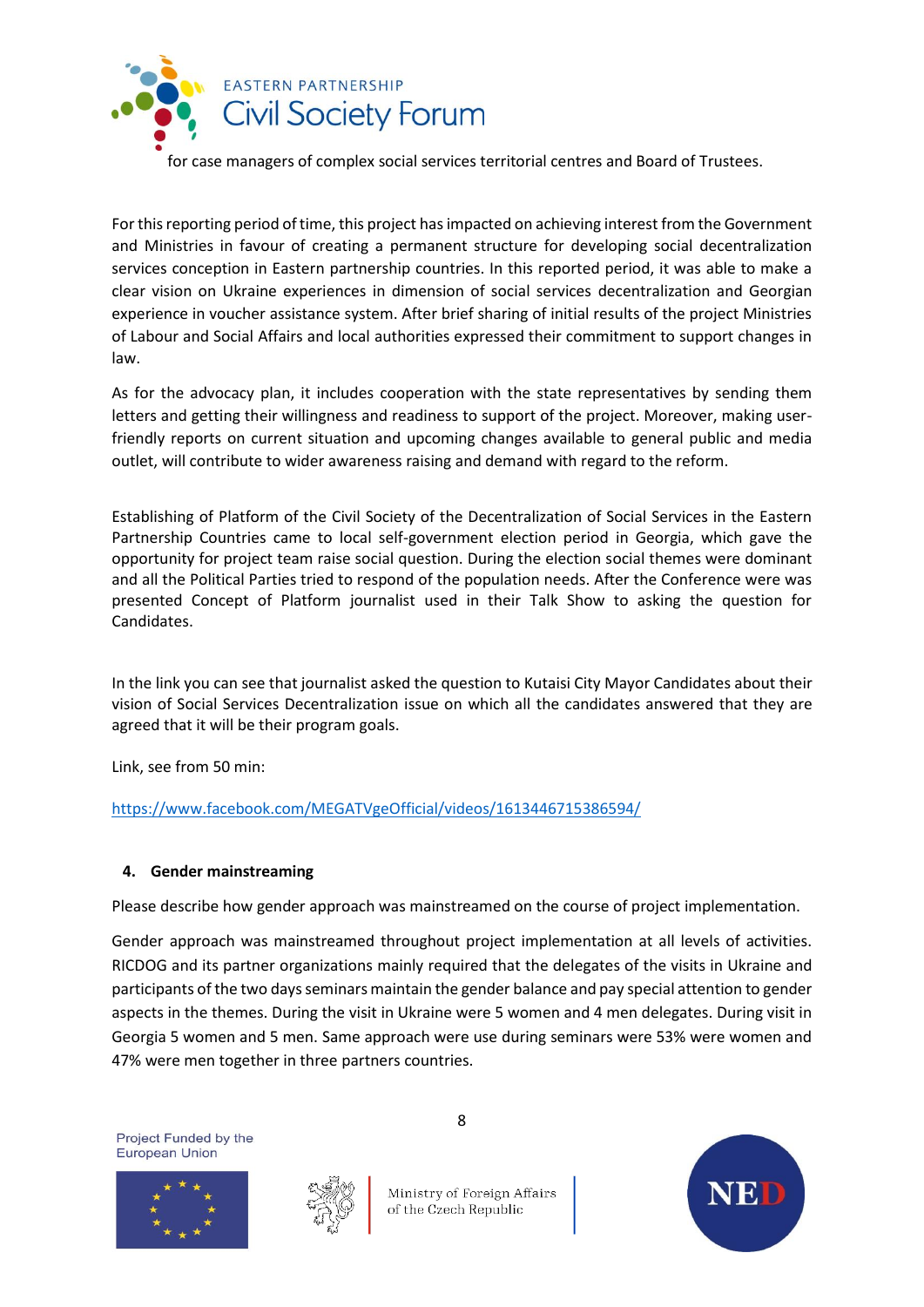

# **5. Visibility and Outreach**

To raise public awareness about the proposed project, communicate results and impact of the action to target groups and the wider public in general; to ensure the visibility and communication requirements, Research-Intellectual Club "Dialogue of Generations", "Armavir Development Centre" and "Bureau of Social and Political Developments" and implemented all the necessary actions specified within the publicity and visibility strategy specified below:

MEDIA: Contacts were made and kept with the press at different stages during the project to promote project events and news.

[http://www.kutaisipost.ge/akhali-ambebi/article/7984-socialuri-servisebis-decentralizacia](http://www.kutaisipost.ge/akhali-ambebi/article/7984-socialuri-servisebis-decentralizacia-thaobatha-dialogis-erthoblivi-proeqti)[thaobatha-dialogis-erthoblivi-proeqti](http://www.kutaisipost.ge/akhali-ambebi/article/7984-socialuri-servisebis-decentralizacia-thaobatha-dialogis-erthoblivi-proeqti)

[http://esod.org/ru/about-us/novosti-assotsiatsii/207-mezhdunarodnoe-partnjorstvo-evrostrategii](http://esod.org/ru/about-us/novosti-assotsiatsii/207-mezhdunarodnoe-partnjorstvo-evrostrategii-rasshiryaetsya-ukraina-armeniya-gruziya)[rasshiryaetsya-ukraina-armeniya-gruziya](http://esod.org/ru/about-us/novosti-assotsiatsii/207-mezhdunarodnoe-partnjorstvo-evrostrategii-rasshiryaetsya-ukraina-armeniya-gruziya)

[http://reporter.od.ua/v-odesse-obsudili-voprosyi-predostavleniya-sotsialnyih-uslug-v-usloviyah](http://reporter.od.ua/v-odesse-obsudili-voprosyi-predostavleniya-sotsialnyih-uslug-v-usloviyah-detsentralizatsii/)[detsentralizatsii/](http://reporter.od.ua/v-odesse-obsudili-voprosyi-predostavleniya-sotsialnyih-uslug-v-usloviyah-detsentralizatsii/)

[http://eap-csf.org.ua/krok-vpered-do-detsentralizatsiyi-sotsialnih-servisiv-v-krayinah-shidnogo](http://eap-csf.org.ua/krok-vpered-do-detsentralizatsiyi-sotsialnih-servisiv-v-krayinah-shidnogo-partnerstva/)[partnerstva/](http://eap-csf.org.ua/krok-vpered-do-detsentralizatsiyi-sotsialnih-servisiv-v-krayinah-shidnogo-partnerstva/)

LOGO: Logos were used on the web-site, in all publicity material, presentations, letter heads, reports, agendas, etc. as an attractive visual identity.

WEBSITE: The website of 3 NGOs, Facebook and other Social media were the project's key communication tools, which ensured immediate information dissemination and feedback.

<https://www.ricdog.org/sfssdineap>

<https://www.facebook.com/groups/402003736865789/>

The project and its results have been presented during the [5th Working Group of the Eastern](http://infotun.armavirdc.org/929.html)  [Partnership Civil Society Forum in Brussels](http://infotun.armavirdc.org/929.html) held on July 10, 2017 and in [Eastern Partnership Civil](http://infotun.armavirdc.org/908.html)  [Society Forum's Armenian National Platform](http://infotun.armavirdc.org/908.html) held on July 15, 2017.

# **6. Relevance for EaP CSF**

Please mention here how you consulted/involved/shared the project output/s with the relevant EaP CSF Working Groups and National Platforms or with EaP CSF Secretariat, if relevant.

Informative articles and photos have been spread through our social media networks, facebook and websites of the partner organizations.

<https://www.facebook.com/media/set/?set=oa.412563522476477&type=1> [https://www.facebook.com/pg/ricdog.org/photos/?tab=album&album\\_id=1505608459503412](https://www.facebook.com/pg/ricdog.org/photos/?tab=album&album_id=1505608459503412) [https://www.facebook.com/pg/ricdog.org/photos/?tab=album&album\\_id=1505598959504362](https://www.facebook.com/pg/ricdog.org/photos/?tab=album&album_id=1505598959504362) [https://www.facebook.com/pg/ricdog.org/photos/?tab=album&album\\_id=1505593502838241](https://www.facebook.com/pg/ricdog.org/photos/?tab=album&album_id=1505593502838241) https://www.facebook.com/pg/ricdog.org/photos/?tab=album&album\_id=1505581056172819

Project Funded by the **European Union**